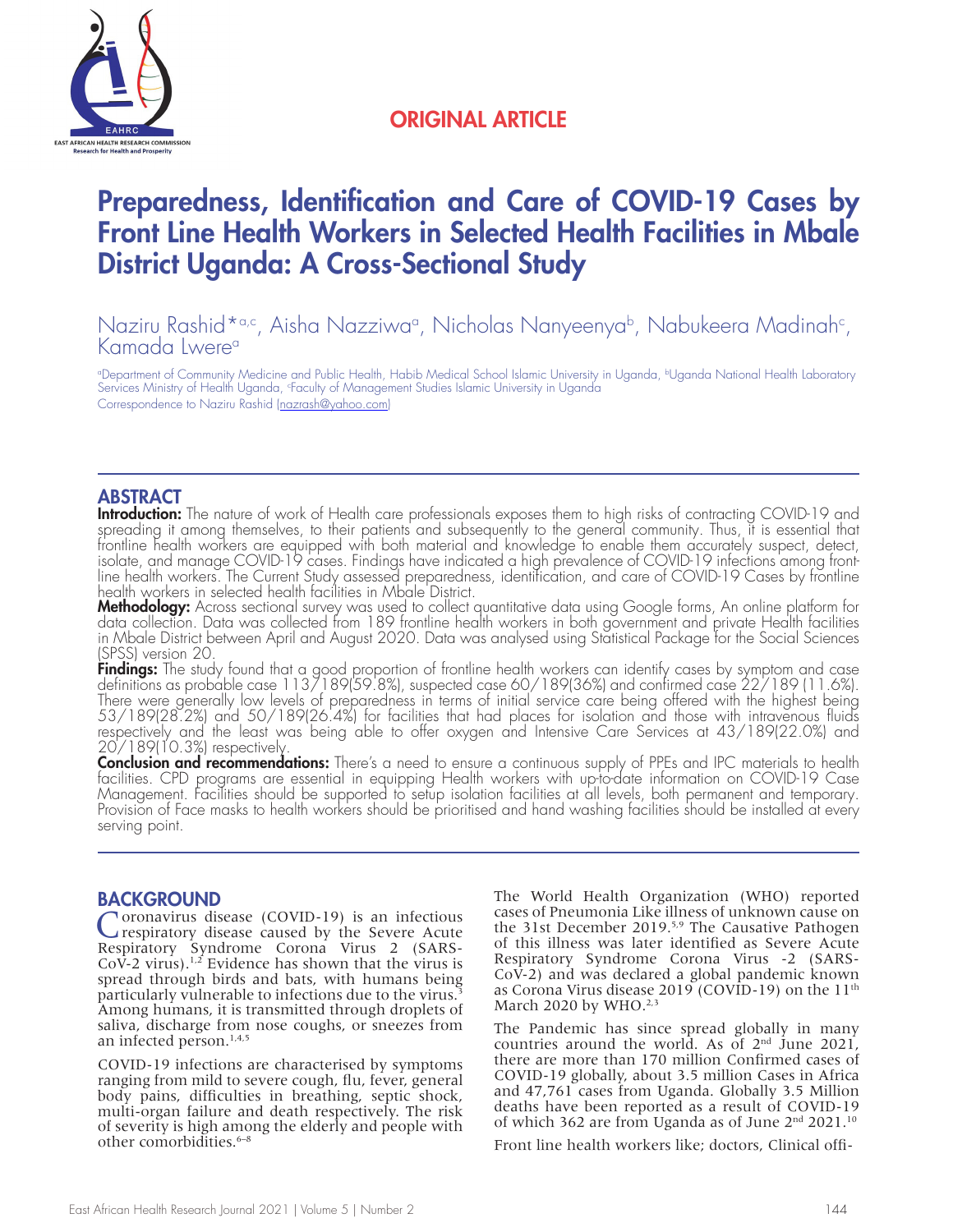cers, nurses, and other Paramedics are among the most atrisk populations for contracting COVID-19 and as of  $20<sup>th</sup>$ January 2021, 1,873 health workers had been infected with the COVID-19 Virus with many Deaths being reported Globally. As of June 2021, Uganda's population is approximately 41 million people, and these reside mostly in urban centres and towns. This high population density in towns and urban centres makes it difficult to observe social distancing and practice good hygienic measures like hand washing especially in congested and busy working places like markets, shopping malls and public transport stages.

In response to the Pandemic, the Ugandan Government through the Ministry of Health (MoH) put measures and guidelines. These included; the closure of academic and religious institutions, offices, markets and trading malls, banning of both public and private transport systems as well as instituting a total country lockdown as a way of preventing and controlling the spread of COVID-19.<sup>11,12</sup> Control measures at an individual personal level were also emphasised. These included; regular hand washing with water and soap, hand sanitisation, avoiding touching of the mouth, nose, and eyes, coughing and sneezing in elbows or paper tissues, wearing face masks and avoiding crowds by staying home.<sup>4,5,13</sup>

The nature of work of Health care professionals exposes them to high risks of contracting COVID-19 and spreading it among themselves, to their patients and subsequently to the general community. It is therefore essential that frontline health workers can accurately suspect, detect, isolate, and manage COVID-19 cases. This is very crucial in controlling and minimising the spread of the infection among health workers and to their patients. Studies conducted in Mumbai India and southwest Iran indicated high prevalence of COVID-19 infections among the front line health workers.<sup>14,15</sup> In this study, we assessed the ability to identify a COVID-19 Case, take appropriate actions and the level of preparedness of Health Facilities to handle COVID-19 in Mbale Region, Uganda.

The findings of this study will help authorities in designing appropriate case definition and case management guidelines for all health workers at different levels, help in designing appropriate Continuing Professional Development (CPD) strategies for health workers at various stages

### **METHODOLOGY**

#### Study Setting and Rationale

The study was carried out in selected health facilities in the Mbale district.

Mbale district is in the Eastern region of Uganda in East Africa, approximately 225km (140miles) North East of the capital Kampala. By 2019, the district's population was estimated at 568,000 people, 52.3% being females.2 The main economic activities in Mbale District are farming and trade (business). Mbale district is located along the highway connecting Kenya to South Sudan and the Democratic Republic of Congo through Uganda. The town attracts many people from the neighbouring communities and districts who come in for trade and other office jobs. In addition, there are several socialcultural and religious activities that take place in the district. Activities like the region's traditional dance (Kadodi) increase the high risk of spread of communicable diseases like COVID-19 in the community. Mbale District registered the first COVID-19 Deaths in Uganda.<sup>1,16</sup>

The big community in Mbale seeks medical services in several private, Faith-based, and public/ government health facilities within the district. This puts the frontline health workers at risk of contracting the disease in case they fail to quickly identify probable COVID-19 cases. The district has 12 Government dispensaries (Level II), 17 sub-county health centres (Level III), and 4 health centres (level IV) at sub-district with 2 hospitals. It also has 4 private/NGO dispensaries, 7 health centres (III), and no private hospital. There is a government Regional

#### Study Design and Rationale

Referral Hospital with 332 beds.<sup>16,17</sup>

The study design was a descriptive cross-sectional survey employing quantitative methods of data collection.

#### Study Population

The target population was frontline health workers involved in day to day running of health facilities including private, Private Not-For-Profit (PNFP) and public health facilities in the Mbale district. Frontline health workers included nurses, midwives, laboratory personnel, intern students, doctors, and clinicians among others. This is the team that comes into fast contact with patients seeking health services and thus the first contact with possible COVID-19 cases.

#### Sample Size Determination

The sample size for this study was calculated using Kish Leslie (1964) formula for single proportion.

$$
n = \frac{z^2 pq}{d^2}
$$

Where: n is the sample size d is the precision., A precision of 5% was used. z is the Standard Deviation corresponding to 95% and Confidence Interval of 1.96. p is the Prevalence.

#### Sampling Procedure

Simple random sampling was used to select health workers in private, private not-for-profit and public facilities in the Mbale district. An online survey questionnaire was the shared with staff through emails, WhatsApp, and Facebook messenger. Participants were requested to consent their participation in the study. The questionnaires were filled and submitted online.

#### Inclusion Criteria

All frontline health workers in private, private not-forprofit and public facilities in the Mbale district involved in day-to-day patient care who had access to the internet via computers or mobile phones and consented to participate in the study were included.

#### Exclusion Criteria

Health facility staff members who are not directly involved in patient care (including but not limited to administrators, store managers, medical record personnel among others) were excluded. Health workers who did not consented to participate in the study were also exclu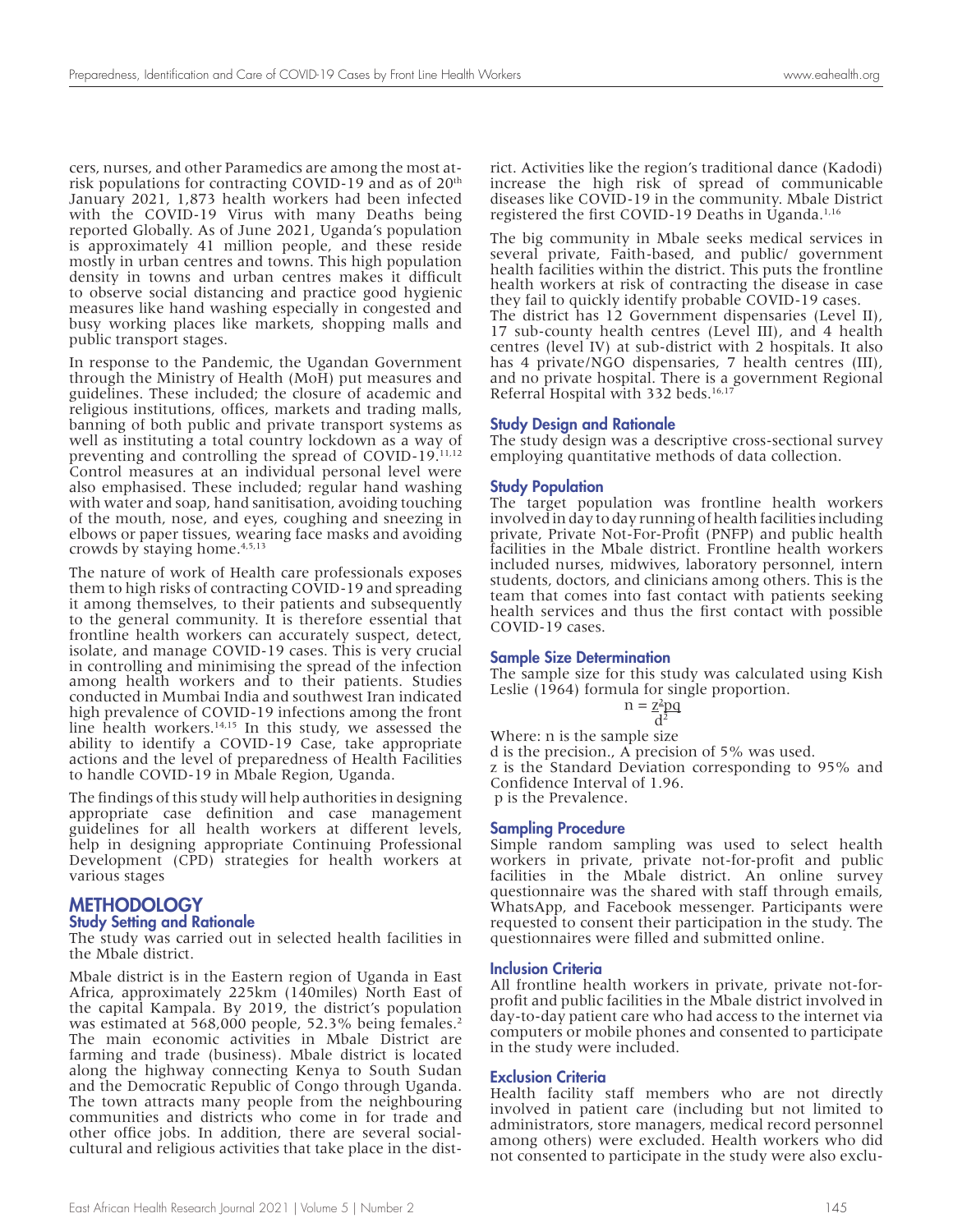ded.

#### Research Instruments

Data was collected using structured Self-administered questionnaires sent via either emails, WhatsApp and/ or Facebook messenger. The questionnaires were filled online, and data was captured automatically. The Questionnaire covered the following parameters: Demographics, Case Definitions and identification, Immediate Actions that were taken, Availability of Emergency service facilities and presence or absence of CPD programs in Health Facilities.

Case Definitions and Management were based on WHO and Ugandan government's through the Ministry of Health Guidelines for COVID-19 Case Management. The Questionnaire was first shared among the health workers of (Islamic University in Uganda (IUIU) Health centre for validation. All concerns raised were corrected.

#### Data Management

After thorough checking, editing, tallying, and coding of the data from the filled questionnaires, data was entered and stored in Microsoft excel for analysis.

#### Quantitative Data Analysis

Data was cleaned and analysed using Statistical Package for the Social Sciences (SPSS) (IBM Corp. Released 2011. IBM SPSS Statistics for Windows, Version 20.0. Armonk, NY: IBM Corp.)

#### Ethical Considerations

Anonymity: Participants' identification information was not included anywhere in the data collection tool and thus was not captured.

**Confidentiality:** The Health Facilities' names where the health workers are working were also not mentioned (for confidentiality issues). These were identified by their level of service (i.e., health centre levels II, III, IV and hospitals) and whether government, private or private not for profit. This was intended to maintain confidentiality of the individual health facilities.

**Informed consent:** All participants were requested to sign an informed consent before participating in the study. This was done before the filling of the online questionnaire (Google forms). Participants were informed of their right to withdraw from the study without consequences at any stage of the study.

Permission to conduct the study was sought for from the Research Coordination Committee (RCC) of the Islamic University in Uganda. Permission was granted with reference number RCC/FHS/20/003

#### RESULTS

#### Demographic Findings

The study consisted of 189 health workers (participants). Of the 189 health workers, 65/189 (34.4%) were females and 123/189 (65.1%) were males. 1 preferred not to say.

86/189 (45.5%) of the respondents were between 20 and 29 years of age, 76 /189 (40.2%) were between 30 and 39 years, 19/189 (10.1%) were between 40 and 49 years, and 8/189 (4.2%) were above 50 years. 79/189 (35.9%) of the participants had Bachelor's degrees, 19 /189 -

(8.6%) had certificates, 58/189 (26.4%) had Diplomas, 29/189 (13.2%) had Master's degree and 4/189 (1.8%) had other Post Graduate qualifications.

33(17.36%) were Nursing and Medical Students, 14(7.37%) were Enrolled Nurses and Midwives, 20(10.52%) were Nursing officers, 36(18.94%) were Clinical officers, 32(16.84%) were Laboratory staff, 29(15.26%) were Medical Doctors, 5(2.7%) were specialists, 18(9.8%) were public health officers and 3(1.57%) were categorised as other Paramedics.

33.9% the participants were from Hospitals, 11.1% were from Health centre IVs and 54% were from Health Centre IIIs and IIs.

Lastly, 43.8% (83) were from Government Health Facilities, 24.9% (47) were from Private Not for Profit Health Facilities, 28.1% (53) were from Private Health Facilities and 3.2% did not mention.

#### Identification of COVID-19 Suspect or confirmed Case and the appropriate Immediate Action

To assess the ability to suspect and detect COVID-19 cases and the ability to take appropriate response, 5 questions were asked. These included the definitions of suspected probable and confirmed COVID-19 case and identification of COVID-19 respiratory symptoms. The results were as follows:

60/189 (36%) of participants could tell the appropriate definitions of a suspected case, 113/189 (59.8%) a probable case and 165/189 (87.3%) could tell a confirmed case. 22/189 (11.6%) were able to identify respiratory symptoms and signs that define COVID-19. Only 7/189 (3.7%) could take the appropriate immediate actions in case of suspected COVID-19 cases. The results are summarised in Table 1.

#### Preparedness of The Health Facilities to Handle COVID-19 **Disease**

Preparedness of health facilities to handle COVID-19 was assessed by asking 4 questions. These included Ability to admit a patient to Intensive Care Unit, presence of an isolation room at the facility, ability to offer oxygen therapy and ability to offer Intravenous (IV) fluids. Results were as follows:

20/189 (10.5%) of participants could admit a patient to Intensive Care Unit (ICU), 53/189 (28.2%) reported having an isolation space, 50/ 189 (26.4 %) could Offer IV fluids (Normal saline/ringers), 43/189 (22%) could offer oxygen of about 10L/minute, 23/189 (12.3%) reported that they could not offer any of the above services. The Summary of the findings is summarised in table 2.

#### Availability of Personal Protective Gears (PPEs) and other Materials for Infection prevention and Control (IPC)

This study assessed the availability of materials and equipment used for infection prevention and control. The study assessed the availability of hand washing facilities, availability of protective gears like hand gloves, aprons, and facemasks. The study found that 154/189(81.6%) of the respondents' health facilities had hand washing facilities, 117/189(61.9%) had gloves 92/189, (48.9%) had hand sanitisers, 41/189 (21.6%) had aprons and 72/189 (37.9%) had facemasks.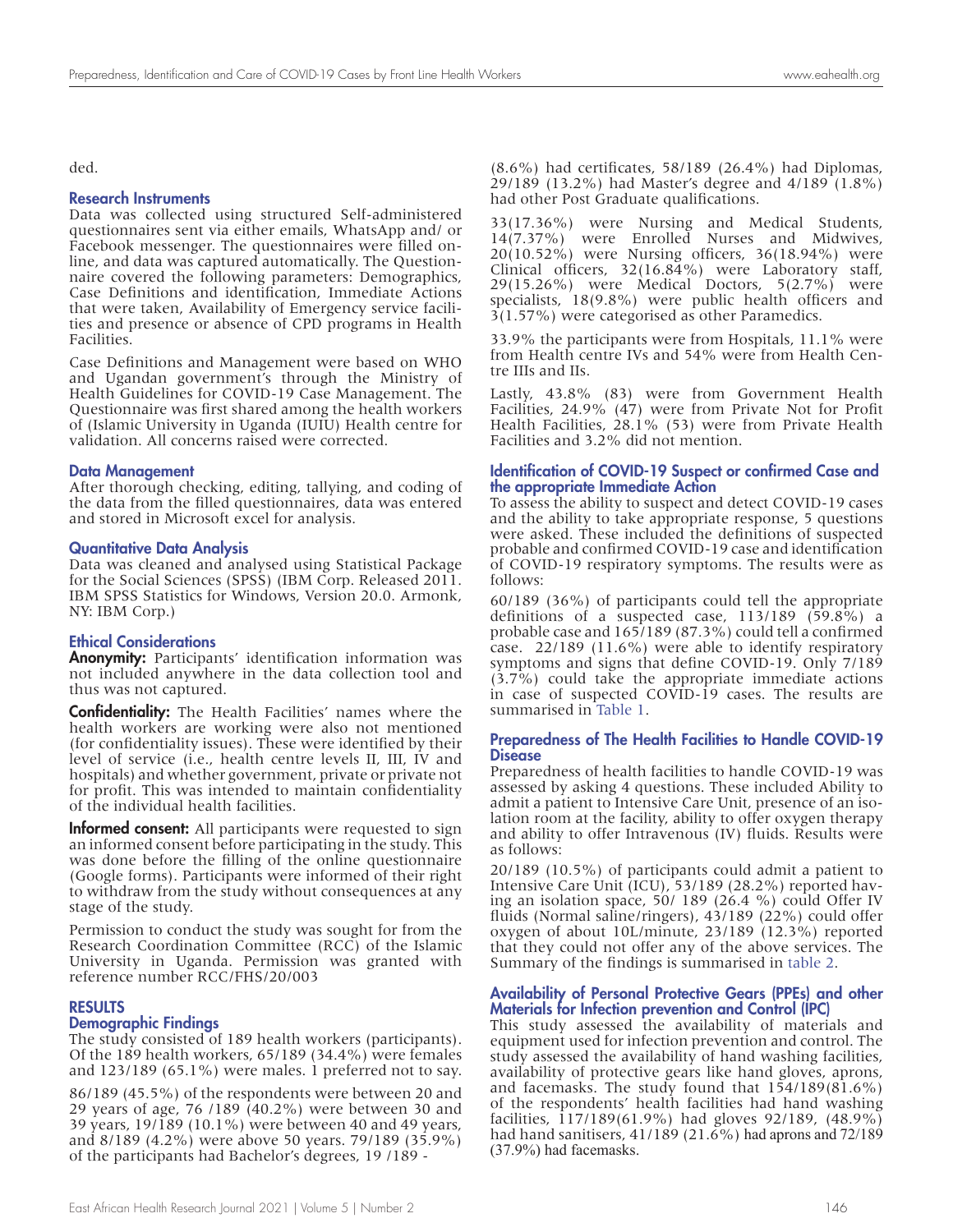| Questions for Identification of COVID-19 Case and Responses                                                                                                                                                                                                                                                                                                                                                                                                                                                                                                                                                                                              | $N = 189$ | %        |
|----------------------------------------------------------------------------------------------------------------------------------------------------------------------------------------------------------------------------------------------------------------------------------------------------------------------------------------------------------------------------------------------------------------------------------------------------------------------------------------------------------------------------------------------------------------------------------------------------------------------------------------------------------|-----------|----------|
| A suspected case of COVID-19 is one with the following signs and symptoms.<br>(tick all that apply)<br>A. A patient with acute respiratory illness.<br>B. Fever above 37.5 plus at least one symptom/sign of respiratory disease.<br>C. History of travel to a or residence of region reporting community transmission<br>of COVID -19 disease during the last 14 days.<br>D. A patient with an acute respiratory illness and has been in contact with confirmed or<br>probable COVID-19 case<br>E. A patient with respiratory signs and symptoms with history of Asthma with no<br>positive contact history<br>F. All the above<br>G. None of the above | 60        | 36%      |
| The following can be regarded as respiratory signs and symptoms in the definition of<br>COVID-19<br>A. Fever Above 37.5<br><b>B.</b> Cough<br>C. Flue<br><b>D. Shortness of Breath</b><br>E. Abnormal Respiratory Sound (Wheezes)<br>F. Itching Eyes and Skin<br>G. Respiratory symptoms                                                                                                                                                                                                                                                                                                                                                                 | 22        | $11.6\%$ |
| A probable cause is.<br>A. A suspected case for whom testing for COVID-19 is inconclusive.<br>B. A suspected case for whom testing could not be performed for any reason.<br>C. A patient with respiratory symptoms and fever with no travel history or contact.<br>D. All the above<br>E. None of the above                                                                                                                                                                                                                                                                                                                                             | 113       | 59.8%    |
| A confirmed case for COVID-19 is<br>A. A person with respiratory symptoms and signs plus fever.<br>B. Positive travel history to high-risk countries/positive contact history<br>C. A person with laboratory confirmation of COVID-19 infection/irrespective of<br>clinical signs and symptoms.<br>D. All the above<br>E. None of the above                                                                                                                                                                                                                                                                                                              | 165       | 87.3%    |
| When I get a suspected case of COVID-19 at my facility, my immediate response would be<br>A. Screen and isolate immediately<br>B. Screen for other possible causes of symptoms like malaria, typhoid, tuberculosis,<br>and other possible causes of fever.<br>C. Offer first aid and admit to the general ward as I wait for the response team.<br>D. Call the response team immediately                                                                                                                                                                                                                                                                 | 7         | $3.7\%$  |

The study also assessed the availability of protective gears given to patients suspected to be infected with COVID-19. Findings from submitted questionnaires were as follows:

#### 58/189(30.5%) of the participants reported that they could offer gloves and facemasks, 28/189 (14.7%) could offer Facemasks, 24/189(12.6%) could offer Gloves and 76/189 (40%) could neither offer facemasks nor gloves in their facilities.

#### Initial Care of a Suspected or Confirmed COVID-19 Case by Front Line Health Workers

Basing on the Uganda clinical Guidelines on management of COVID-19 (First Edition) provided by the Ministry of Health, respondents were asked about their ability to manage mild and severe cases of COVID-19. Outcome of the responses were as follows:

96/189 (50.8%) of the participants knew how to manage mild COVID-19, 50/189(26.5%) knew how to manage-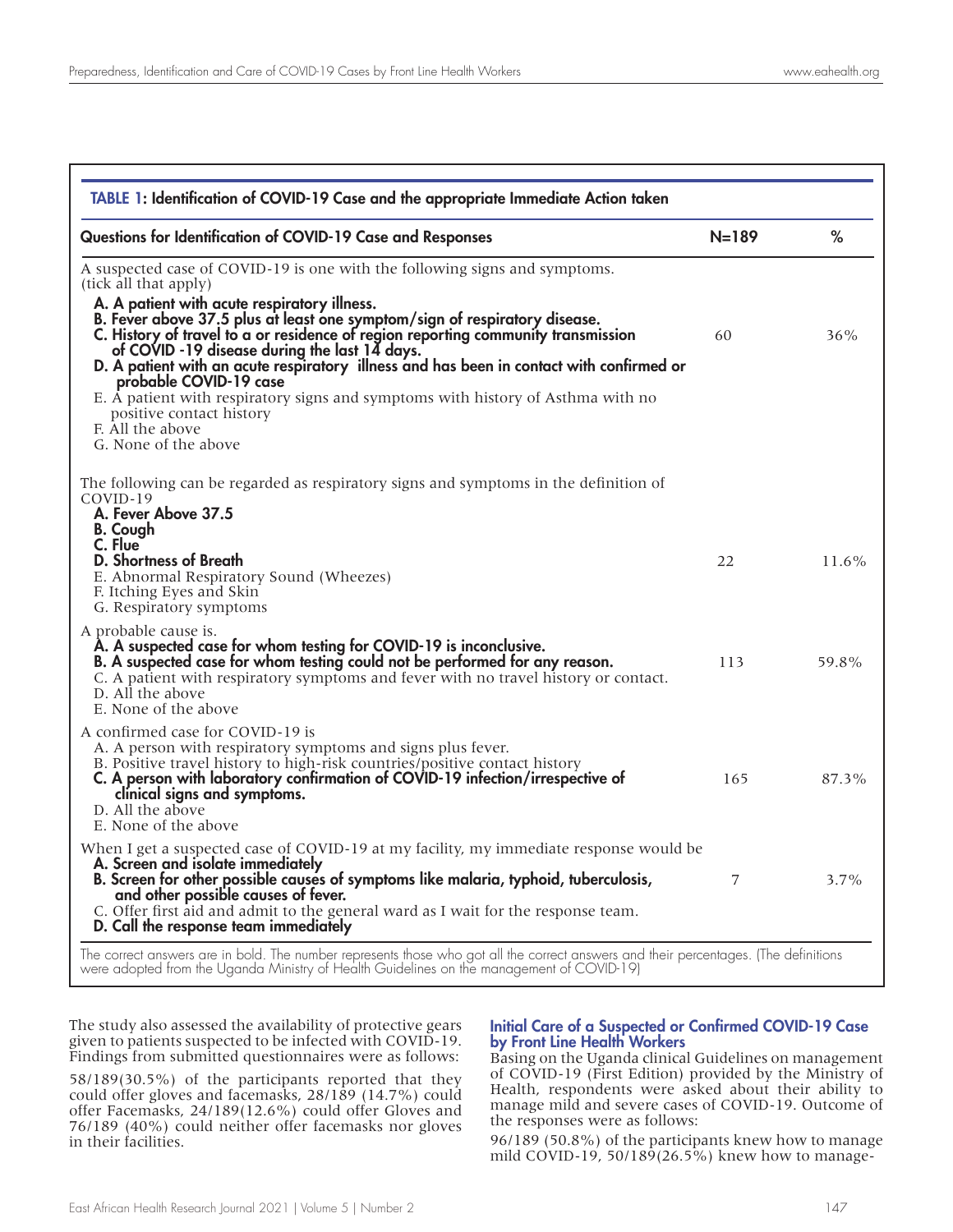| <b>TABLE 2: Preparedness of the Health Facilities to Handle Emergency Outbreaks</b>            |           |      |  |
|------------------------------------------------------------------------------------------------|-----------|------|--|
| <b>Assessment on the readiness of Health Facilities</b>                                        | $N = 189$ | %    |  |
| I can admit patients in an intensive care unit (Presence of intensive care unit in a facility) | 20        | 10.5 |  |
| We have an isolation room (space) at our facility                                              | 53        | 28.2 |  |
| We can offer IV fluids.                                                                        | 50        | 26.4 |  |
| Ability to offer oxygen therapy                                                                | 43        | 22   |  |
| I cannot offer any of the above services                                                       | 23        | 12.3 |  |

| TABLE 3: Initial Care to Patients with Suspected and Confirmed Case of COVID-19                                                                                                                                                                                               |    |          |  |  |
|-------------------------------------------------------------------------------------------------------------------------------------------------------------------------------------------------------------------------------------------------------------------------------|----|----------|--|--|
| Regarding management of COVID-19 cases: in mild COVID-19 cases (choose all that apply)                                                                                                                                                                                        | 96 | 50.8%    |  |  |
| A. The patient does not require hospital intervention.<br>B. Can leave the patient to go back home<br><b>C. Isolation is still necessary to contain the spread of the disease.</b><br>D. Provide a patient with pain killers.<br>E. Admit patient to the intensive care unit. |    |          |  |  |
| Regarding management of severe COVID-19 (choose all that apply)<br>A. Supplemental oxygen therapy is necessary<br>B. Observe patient and offer supportive management<br>C. knowing the patients' other commodities is not important                                           | 50 | $26.5\%$ |  |  |

mild COVID-19, 50/189(26.5%) knew how to manage severe cases of COVID-19 and the rest  $43/189(22.7\%)$ did not know what to do either for mild case or severe case situation.

#### About COVID-19 Continuous Medical Education (CME)/ CPD

The study assessed and determined the proportion of health workers who had attended Continuous Medical Education sessions about COVID-19 at their facilities as a way of preparing and re-equipping staff with skills and knowledge to manage COVID-19 cases. 140/189(74.1%) had attended CME workshops while 45(25.9%) had not Attended any.

#### **DISCUSSION**

The ability to detect and identify a probable case of COVID-19 by frontline Health workers is important in ensuring Health workers take immediate appropriate ac- tion. This is also important in minimising the spread of the infection and reduction in complications and deaths due to COVID-19.

The current study found that only a small proportion of frontline health workers had good knowledge and understanding of COVID-19 Case management and were able to identify COVID-19 cases by symptom and case definitions as probable case. However, a similar study conducted elsewhere in Uganda reported good knowledge and understanding (80%) of COVID-19 management case.<sup>24</sup> This is consistent with other studies conducted at the University Hospital in Alexandria, Egypt (81.6%), Dessie referral hospital in Ethiopia (86.4%) and wolaitta sodo hospital $(84\%)$ .<sup>18-21</sup>

The study also found that a small proportion of health workers 7/189(3.7%) could take appropriate action after identifying a suspected or a probable COVID-19 Case. This is a risky situation since it can easily lead to the spread of the infection among Health workers and to their patients. The study revealed that there is generally minimum level of preparedness by the health facilities to combat COVID-19. This is exhibited through; the inadequate isolation spaces, inadequate IV fluids, and the small number of facilities able to offer oxygen therapy.

These findings were consistent with a Study conducted in Northwest Ethiopia where only 1/8 (12.5%) of the facilities inspected were well prepared to Handle COVID-19 Cases.<sup>21</sup> The findings are also consistent with findings from another study conducted among hospitals in the Eastern Democratic Republic Of Congo and Western Uganda Hospitals.<sup>22,25</sup>

The study revealed that a good number of health workers had access to Personal Protective Equipment (PPEs) and Infection Prevention and Control (IPC) Measures were put in place at their respective health facilities. That is to say; 154(81.6%) reported having hand washing facilities at their place of work, 92(48.9%) had access to sanitiser and 117(61.9%) had access to gloves However, small percentage 72(37.0%) of health workers reported having face masks. This study finding was consistent with findin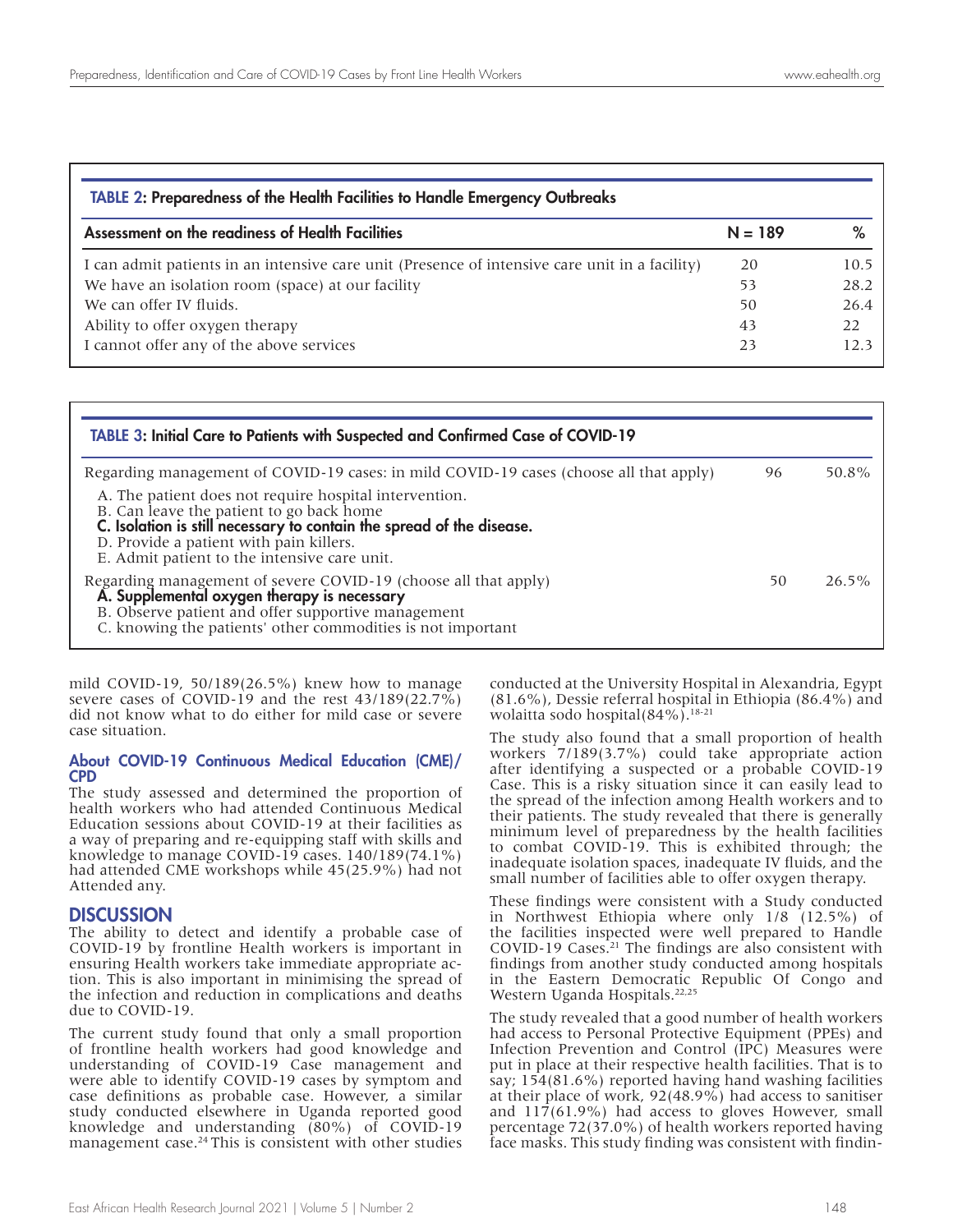gs in Brazil, Columbia, and Ecuador were a large number of Frontline Health workers reported having inadequate PPEs, gowns and face masks.<sup>26</sup> The findings were however inconsistent with findings from a study conducted in Eastern DRC and Western Uganda were about 60% of health facilities reported availability of PPEs.<sup>22</sup> This high level of preparedness is attributed to the fact that the region has experienced multiple outbreaks of Ebola Epidemic and thus the authorities have, with time well equipped its facilities to prepare for any outbreak.

This study has revealed that a good number of health workers can manage mild cases of the pandemic if well facilitated and given support in form of PPEs, IPC materials and provided with the necessary trainings, guidelines, and refresher courses.

#### CONCLUSIONS AND RECOMMENDATIONS

There's a need by the Ministry of Health (MoH) through the National and the District task forces or response teams for COVID-19 to plan for and organise mentorship programs in health facilities with emphasis on identification and the immediate actions to be taken in case of suspected, probable, or even confirmed cases for COVID-19 and or any other contagious disease outbreak. Hands-on and simulation training/mentorships is recommended since written guidelines are already in place.

Lower-level Health Facilities should be facilitated and supported in setting up low-cost Case isolation facilities like the use of temporary tents

The Ministry of Health (MoH) and other supporting agencies should provide Facemasks to frontline health workers and health facilities as a priority control measure to the spread of COVID-19 to health workers. Free and affordable control measures like having a hand washing facility at every serving point should be highly encouraged.

Provision of supplies, medical information and carrying out of Continuous Professional Development sessions to frontline Health workers can greatly improve initial patient care and management by frontline health workers and hence minimise cases of cross infections between health workers and patients.

**Acknowledgement:** I acknowledge the support of IUIU Health center and my Family especially My Dad Rashid Kishizaki towards the success of this work. I Pray to Allah to reward you all Abundantly

#### **REFERENCES**

- Rashid N, Nazziwa A, Kantono R, Kasujja H, Zziwa S. Assessing Knowledge and Practices of the Community towards Corona Virus Disease 2019 in Mbale Municipality, Uganda: Across Section Study. www.eahealth.org
- 2. Chen N, Zhou M, Dong X, et al. Epidemiological and clinical characteristics of 99 cases of 2019 novel coronavirus pneumonia in Wuhan, China: a descriptive study. Lancet (London, England). 2020;395(10223):507-513. doi:10.1016/S0140- 6736(20)30211-7
- 3. Huynh G, Nguyen T, Tran V, Vo K, Vo V, Pham L. Knowledge and attitude toward COVID-19 among healthcare workers at District 2 Hospital, Ho Chi Minh City. Asian Pac J Trop Med. 2020;13(6):260. doi:10.4103/1995-7645.280396
- 4. Pearson CAB, van Schalkwyk C, Foss AM, O'Reilly KM, Pulliam JRC. Projected early spread of COVID-19 in Africa through 1 June 2020. Eurosurveillance. 2020;25(18):2000543. doi:10.2807/1560-7917.ES.2020.25.18.2000543/CITE/ PLAINTEXT
- 5. Zhu N, Zhang D, Wang W, et al. A Novel Coronavirus from Patients with Pneumonia in China, 2019. N Engl J Med. 2020;382(8):727-733. doi:10.1056/NEJMOA2001017
- 6. Karim A, Akter M, Mazid AHMT, et al. Knowledge and attitude towards COVID-19 in Bangladesh: Populationlevel estimation and a comparison of data obtained by phone and online survey methods. medRxiv. Published online June 4, 2020:2020.05.26.20104497. doi:10.1101/2020.05.26.20104497
- 7. Wolf MS, Serper M, Opsasnick L, et al. Awareness, Attitudes, and Actions Related to COVID-19 Among Adults With Chronic Conditions at the Onset of the U.S. Outbreak: A Cross-sectional Survey. Ann Intern Med. 2020;173(2):100-109. doi:10.7326/ M20-1239
- 8. Hua W, Xiaofeng L, Zhenqiang B, Jun R, Ban W, Liming L. [The epidemiological characteristics of an outbreak of 2019 novel coronavirus diseases (COVID-19) in China]. Zhonghua Liu Xing Bing Xue Za Zhi. 2020;41(2):297-300. doi:10.3760/CMA.J. ISSN.0254-6450.2020.02.003
- 9. Saqlain M, Munir MM, Rehman SU, et al. Knowledge, attitude, practice and perceived barriers among healthcare workers regarding COVID-19: a cross-sectional survey from Pakistan. Hosp Infect. 2020;105(3):419-423. doi:10.1016/J. JHIN.2020.05.007
- 10. Uganda: WHO Coronavirus Disease (COVID-19) Dashboard With Vaccination Data | WHO Coronavirus (COVID-19) Dashboard With Vaccination Data. Accessed October 12, 2021. https://covid19.who.int/region/afro/country/ug
- 11. Ajari EE, Kanyike AM, Ojilong D, Abdulbasit IO. COVID-19 in Uganda: Epidemiology and Response. Eur J Med Educ Technol. 2020;13(2):em2009. doi:10.30935/EJMETS/8269
- 12. Bell D, Hansen KS, Kiragga AN, Kambugu A, Kissa J, Mbonye AK. Predicting the Impact of COVID-19 and the Potential Impact of the Public Health Response on Disease Burden in Uganda. Am J Trop Med Hyg. 2020;103(3):1191. doi:10.4269/ AJTMH.20-0546
- 13. McMichael TM, Currie DW, Clark S, et al. Epidemiology of Covid-19 in a Long-Term Care Facility in King County, Washington. N Engl J Med. 2020;382(21):2005-2011. doi:10.1056/ NEJMOA2005412/SUPPL\_FILE/NEJMOA2005412\_DATA-SHARING.PDF
- 14. Mahajan NN, Gajbhiye RK, Bahirat S, et al. Co-infection of malaria and early clearance of SARS-CoV-2 in healthcare workers. J Med Virol. 2021;93(4):2431-2438. doi:10.1002/ jmv.26760
- 15. Sabetian G, Moghaddam M, Hashemizadeh Fard Haghighi L, et al. COVID-19 infection among healthcare workers: a cross-sectional study in southwest Iran. Virol J. 2021;18(1):1-8. doi:10.1186/S12985-021-01532-0/FIGURES/2
- 16. Rashid N, Swaibu Z. Knowledge, Attitude, and Perception on Hepatitis B Vaccination Among Non-health Workers Attending Selected Health Facilities in Mbale City, Uganda. http://www. sciencepublishinggroup.com. 2021;6(4):139. doi:10.11648/J. WJPH.20210604.12
- 17. Rashid N, Nazziwa A, Kantono R, Kasujja H, Zziwa S. Assessing Knowledge and Practices of the Community towards Corona Virus Disease 2019 in Mbale Municipality, Uganda: Across Section Study. EA Heal Res J. 2021;5(1):20-25.